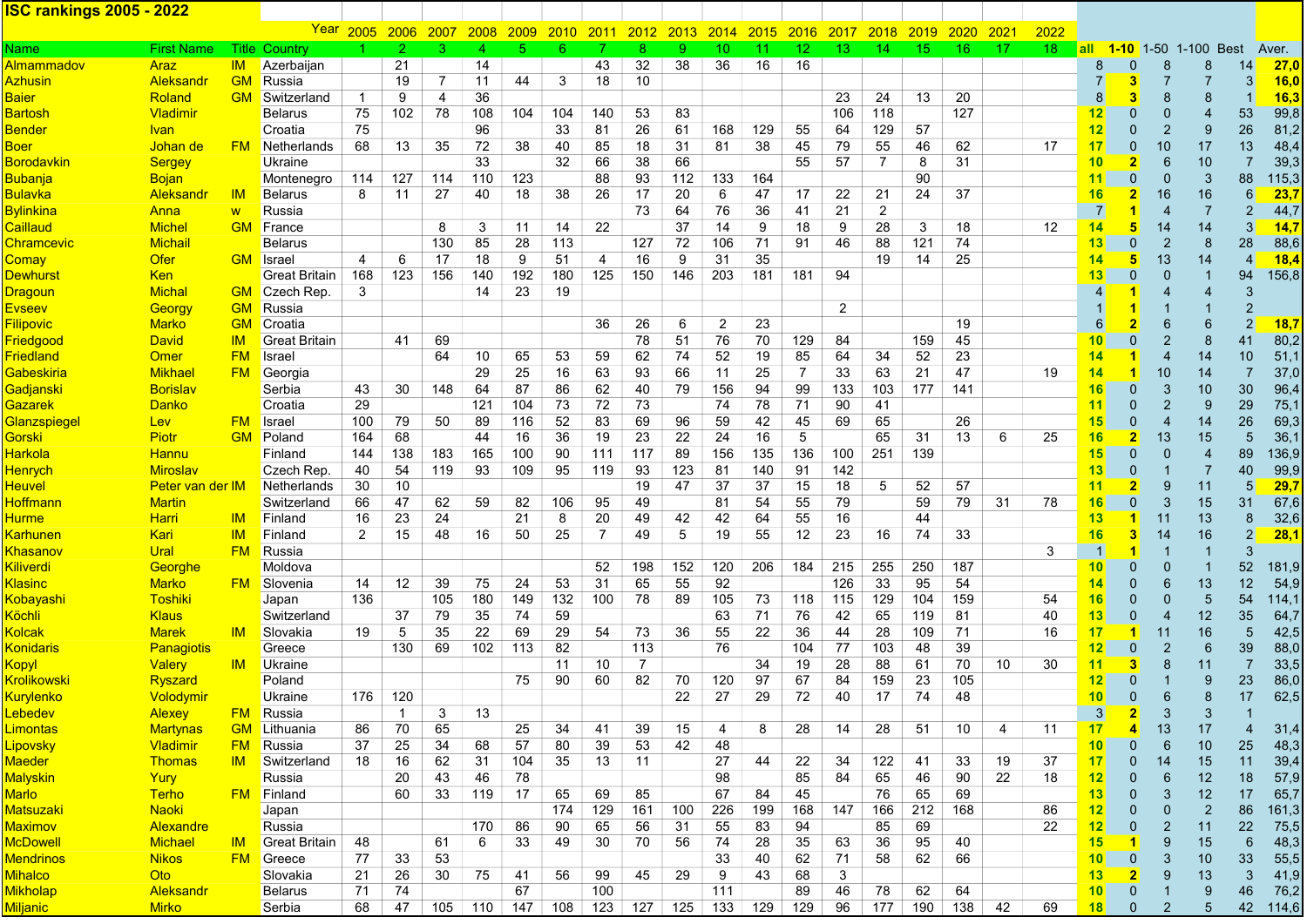## ISC rankings 2005 - 2022

|                            |                   |           | <u>Year</u>          | 2005 | 2006           | 2007           | <b>2008</b>    | <b>2009</b>    | 2010           | <u> 2011 </u>  | 2012           | 2013         | 2014           | 2015           | <b>2016</b>     | <u>2017</u>    | 2018         | 2019            | 2020     | 2021 | 2022            |                 |                                  |                |                          |                |              |
|----------------------------|-------------------|-----------|----------------------|------|----------------|----------------|----------------|----------------|----------------|----------------|----------------|--------------|----------------|----------------|-----------------|----------------|--------------|-----------------|----------|------|-----------------|-----------------|----------------------------------|----------------|--------------------------|----------------|--------------|
| Name                       | <b>First Name</b> |           | <b>Title Country</b> |      |                | 3              | Δ              |                | 6.             |                | 8              | 9            | 10             | 11             | 12 <sup>1</sup> | 13             | 14           | 15 <sub>1</sub> | 16       | 17   | 18 <sup>°</sup> |                 |                                  |                | all 1-10 1-50 1-100 Best |                | Aver.        |
| <b>Mladenovic</b>          | <b>Miodrag</b>    | GM        | Serbia               |      |                |                | $\overline{2}$ | 14             | $\overline{2}$ | $\overline{2}$ | 22             | 29           | 42             |                | 5               | 12             | 8            | 27              | 15       | 7    | 28              | 14              | 6                                | 14             | 14                       |                | 15,4         |
| <b>Mukoseev</b>            | Anatoly           | <b>GM</b> | Russia               |      | 7              | 19             | 27             | $\overline{2}$ | 25             | 28             | 9              | 19           | 11             | 20             | 9               | 10             | 36           | 22              | 17       | 18   | 6               | 17              | 6                                | 17             | 17                       | $\overline{c}$ | 16,8         |
| <b>Murdzia</b>             | <b>Piotr</b>      | <b>GM</b> | Poland               |      |                |                | 16             | $\mathbf{1}$   |                |                | 3              | 11           | $\mathbf{1}$   | $\overline{1}$ | $\overline{1}$  |                | $\mathbf{1}$ | $\overline{1}$  | 9        |      |                 | 10              | 8                                | 10             | 10                       |                | 4,5          |
| Muset                      | Grigore           |           | Moldova              |      |                |                |                | 40             |                | 54             | 176            | 139          | 106            | 185            | 157             |                | 215          | 202             | 187      |      |                 | 10              | $\Omega$                         |                | $\overline{2}$           | 40             | 146,1        |
| <u>Nakamura</u>            | Ryuji             |           | Japan                |      |                |                |                | 142            | 175            | 123            | 127            | 105          | 133            | 119            | 122             | 84             | 144          | 146             | 122      |      | 49              | 13 <sub>z</sub> | $\mathbf{0}$                     |                | $\overline{2}$           | 49             | 122,4        |
| <b>Neef</b>                | Wilfried          | <u>FM</u> | Germany              |      |                | 119            | 89             | 49             | 101            | 32             | 99             | 72           | 160            | 105            | 72              |                | 74           |                 |          |      |                 | 11              | $\overline{0}$                   | $\overline{2}$ | $\overline{7}$           | 32             | 88,4         |
| <b>Nicula</b>              | Dinu-loan         | <b>FM</b> | Romania              | 180  | 136            | 6              | 12             | 15             | 15             | 6              | 20             | 10           | 13             | 6              | 31              |                |              |                 |          |      |                 | 12              | 4                                | 10             | 10                       | 6              | 37,5         |
| <b>Nievergelt</b>          | <b>Andreas</b>    |           | Switzerland          | 101  | 57             |                |                | 116            | 129            | 95             | 89             |              | 120            | 79             | 69              |                | 113          | 204             | 85       | 32   | 66              | 14              | $\overline{0}$                   |                | 8                        | 32             | 96,8         |
| <u>Nunn</u>                | John              | <b>GM</b> | Great Britain        |      | $\overline{2}$ | $\overline{2}$ |                | 3              | 6              | $\mathbf{1}$   | 21             | 4            | $\overline{7}$ | $\overline{4}$ | 4               | 1              | 14           | $\overline{2}$  | 4        |      | 5               | 15              | 13                               | 15             | 15                       | 1              | 5,3          |
| <b>Onkoud</b>              | Abdelaziz         | <b>FM</b> | Marocco              | 39   |                |                | 50             | 31             | 41             | 48             |                | 13           | 38             |                | 20              | 27             | 52           | 33              | 21       |      | 24              | 13              | $\overline{0}$                   | 12             | 13                       | 13             | 33,6         |
| <b>Ooms</b>                | Andy              |           | Belgium              | 82   | 56             |                | 64             | 78             |                | 50             | 40             | 50           | 22             | 77             | 81              | 57             |              | 68              | 42       |      | 35              | 14              | $\mathbf{0}$                     | 6              | 14                       | 22             | 57,3         |
| <b>Ostruh</b>              | <b>Boris</b>      |           | Croatia              |      | 97             | 147            | 110            | 115            | 118            | 77             | 77             | 95           | 57             | 162            | 70              |                | 112          | 94              |          |      |                 | 13              | $\mathbf{0}$                     | $\mathbf{0}$   | $\overline{7}$           | 57             | 102,4        |
| <b>Paavilainen</b>         | Jorma             |           | <b>GM</b> Finland    | 17   | 35             | 14             | 27             | 19             | 59             | 11             | 23             | 2            | 33             | 25             | 9               | 10             | 48           | 48              | 14       |      |                 | 16              | 3                                | 15             | 16                       | $\overline{2}$ | 24,6         |
| <b>Paliulionis</b>         | <b>Viktoras</b>   |           | Lithuania            | 86   | 46             | 53             | 102            | 87             | 129            | 60             | 65             | 60           | 66             | 59             | 42              | 76             | 88           | 69              | 81       | 26   | 39              | 18              | $\mathbf{0}$                     | 4              | 16                       | 26             | 68,6         |
| <b>Paronen</b>             | Petteri           |           | Finland              | 93   | 135            | 91             | 127            | 137            | 94             | 103            | 121            | 148          | 176            | 123            |                 |                | 137          | 183             | 158      |      |                 | 14              | $\Omega$                         | $\Omega$       | 3                        | 91             | 130,4        |
| <b>Pavlov</b>              | <b>Danila</b>     | <b>GM</b> | Russia               |      |                |                |                |                |                |                |                |              |                |                |                 |                |              | 4               | 16       | -1   | $\mathbf{1}$    | $\overline{4}$  |                                  | 4              | $\overline{4}$           |                |              |
| <b>Peitl</b>               | <b>Tomas</b>      | IM        | Slovakia             |      |                |                |                |                | 17             | 66             | 37             | 41           | 33             | 30             | 7               | 13             | 9            | 12              |          |      | 10              | 11              | 3 <sup>1</sup>                   | 10             | 11                       | $\overline{7}$ | 25,0         |
| <b>Pfannkuche</b>          | <b>Michael</b>    | <b>GM</b> | Germany              | 10   | 14             | 29             | 25             | 19             | 5              | 8              | 59             | 17           | 24             | 10             | 21              | $\overline{7}$ | 48           | 10              | 22       |      |                 | 16              | 6                                | 15             | 16                       | 5              | 20,5         |
| <b>Piorun</b>              | Kacper            | <b>GM</b> | Poland               |      |                | 105            |                |                | $\overline{7}$ | 22             | 6              | $\mathbf{1}$ | 2              | 3              | 29              |                | 3            | 5               | 2        | 9    | 9               | 13              | 10 <sup>°</sup>                  | 12             | 12                       |                | 15,6         |
| <b>Podinic</b>             | <b>Vladimir</b>   | <b>GM</b> | Serbia               | 20   | 24             | 65             | 9              | 8              |                |                |                | 8            |                |                | 26              | 31             |              |                 |          |      |                 | 8               |                                  | $\overline{7}$ | 8                        | 8              | 23,9         |
| Pogorelov                  | Vladimir          | IM        | Ukraine              |      |                |                | 24             |                | 18             | 14             | $\overline{2}$ |              |                |                |                 |                |              |                 |          | 16   |                 | 5               |                                  | 5              | 5                        | $\overline{2}$ | 14,8         |
| Popov                      | Aleksey           | IM        | Russia               |      |                |                |                |                |                |                |                |              |                |                |                 | 57             |              |                 |          | 3    |                 | $\overline{2}$  |                                  | $\overline{1}$ | $\overline{c}$           | 3              |              |
| <b>Prentos</b>             | <b>Kostas</b>     | IM        | Greece               | 37   | 30             | 10             | 38             | 13             | 19             |                |                |              |                |                |                 |                |              |                 |          |      |                 | 6               |                                  | 6              | 6                        | 10             | 24,5         |
| Radchenko                  | Aleksandr         |           | Russia               | 71   |                | 98             | 82             | 68             | 39             | 35             | 65             | 45           | 68             | 24             | 36              | 23             | 39           | 52              |          |      |                 | 14              | $\Omega$                         | $\overline{7}$ | 14                       | 23             | 53,2         |
| <u>Radomirovic</u>         | <b>Miodrag</b>    |           | Serbia               | 82   | 102            | 82             | 59             | 94             | 47             | 85             | 71             | 68           | 64             | 85             | 77              |                | 88           | 150             |          |      |                 | 14              | $\Omega$                         | 1              | 12                       | 47             | 82,4         |
| <b>Rein</b>                | Andreas           |           |                      |      | 27             | 56             | 102            | 102            | 53             | 85             |                |              | 70             | 147            | 75              | 89             | 128          | 74              | 30       |      |                 | 13              | $\Omega$                         | $\overline{2}$ | 9                        | 27             | 79,8         |
| Retter                     | Yosi              |           | Germany              |      | 92             |                |                |                | 86             |                |                |              |                |                |                 |                |              |                 |          |      |                 | 10              | $\Omega$                         | $\Omega$       | 5                        | 59             |              |
|                            |                   |           | Israel               | 71   |                | 59             | 150            | 75             |                | 118            | 110            |              |                |                | 108             |                | 238<br>65    |                 |          | 2    |                 |                 |                                  | 3              |                          | $\overline{2}$ | 110,7        |
| <u>Romanov</u>             | <b>Maksim</b>     |           | Russia               |      |                |                |                |                |                |                |                |              |                |                |                 |                |              | 40              | 42       | 8    |                 | $\overline{4}$  |                                  | 17             | $\overline{4}$           | $\overline{4}$ |              |
| <u>Satkus</u>              | <b>Vidmantas</b>  | <b>IM</b> | Lithuania            | 33   | 18             | 46             | 4              | 47<br>54       | 22             | 37             | 65             | 27           | 32             | 21             | 23              | 29<br>77       | 13           | 15              | 28<br>94 |      | 21<br>67        | 18              | $\overline{2}$<br>$\overline{0}$ | 4              | 18<br>15                 |                | 27,2         |
| <b>Satkus</b>              | <b>Vilimantas</b> |           | Lithuania            | 35   | 52             | 95             | 76             |                | 77             | 47<br>9        | 155            | 59           | 76             | 74             | 122             |                | 28           | 36              |          |      |                 | 17              |                                  |                | 5                        | 28<br>9        | 72,0<br>28,6 |
| <u>Selivanov</u>           | Andrey            | <b>GM</b> | Russia               |      |                |                |                |                |                |                | 23             |              |                |                |                 | 51             |              | 28              | 32       |      |                 | 5 <sub>5</sub>  |                                  | 4              |                          |                |              |
| Shephard                   | <b>Chris</b>      |           | Great Britain        | 190  | 139            |                | 180            | 153            | 102            |                |                | 92           | 133            | 157            |                 | 121            | 183          | 109             |          |      |                 | 11              | $\Omega$                         | $\Omega$       |                          | 92             | 141,7        |
| <b>Shiomi</b>              | <b>Ryo</b>        |           | Japan                |      |                | 134            | 137            | 99             | 127            | 131            | 134            | 117          | 203            | 150            | 143             | 122            | 141          | 109             | 92       |      | 55              | 15              | $\overline{0}$                   | $\overline{0}$ | 3                        | 55             | 126,3        |
| <b>Shukhman</b>            | Anna              | <b>W</b>  | Russia               |      |                |                |                |                |                |                |                |              |                |                |                 |                |              |                 |          |      | $\overline{2}$  | 1               |                                  |                |                          | 2              |              |
| Sibinovic                  | Zoran             |           | Serbia               | 56   | 53             | 88             | 121            | 58             | 31             | 70             | 73             | 81           | 162            | 128            | 133             | 118            | 141          | 113             | 115      | 41   | 60              | <u> 18</u>      | $\mathbf{0}$                     | $\overline{2}$ | 10                       | 31             | 91,2         |
| Sieberg                    | <b>Rolf</b>       |           | Germany              |      | 130            | 166            | 217            | 223            |                |                | 166            | 162          | 210            | 192            | 203             |                | 240          |                 |          |      |                 | 10              | $\mathbf{0}$                     | $\Omega$       | $\mathbf 0$              | 130            | 190,9        |
| Sihnevich                  | <b>Mikalai</b>    |           | Belarus              | 56   | 62             | 43             | 59             | 35             | 78             | 81             | 49             | 51           | 120            | 53             | 39              | 30             | 34           | 139             |          |      |                 | 15              | $\mathbf{0}$                     | 6              | 13                       | 30             | 61,9         |
| <b>Siran</b>               | Lubomir           | <b>FM</b> | Slovakia             | 62   | 42             | 49             | 58             | 52             | 50             | 34             | 87             | 39           |                |                | 94              | 110            | 138          |                 | 130      |      |                 | 13              | $\Omega$                         | 5              | 10                       | 34             | 72,7         |
| Sitar                      | <b>Darko</b>      |           | Slovenia             | 160  | 192            | 85             | 131            | 180            | 99             | 100            | 89             | 130          | 117            | 76             | 110             |                | 99           | 119             | 136      |      |                 | 15              | $\Omega$                         | $\Omega$       | 6                        | 76             | 121,5        |
| <b>Sivic</b>               | <b>Klemen</b>     | <b>IM</b> | Slovenia             | 51   | 55             | 25             | 59             | 27             | 27             | 41             | 34             |              | 22             | 18             |                 | 46             | 85           | 17              | 53       |      |                 | 14              | $\mathbf{0}$                     | 9              | 14                       | 17             | 40,0         |
| Skyrianoglou               | <b>Dimitris</b>   |           | Greece               | 80   | 93             | 175            | 193            | 126            |                |                | 153            |              | 132            | 97             |                 | 125            |              |                 |          |      | 70              | 10 <sub>1</sub> | $\Omega$                         | $\Omega$       |                          | 70             | 124,4        |
| <b>Solovchuk</b>           | Oleksij           | <b>GM</b> | Ukraine              | 91   | 4              |                | 52             | 55             | 21             | 12             | 55             | 24           | 30             | 15             | 14              | 6              | 42           | 26              | 7        | 12   |                 | 16              | $\mathbf{3}$                     | 12             | 16                       | 4 <sup>1</sup> | 29,1         |
| <b>Soskic</b>              | <b>Bozidar</b>    |           | Serbia               | 140  | 80             |                | 93             | 97             | 114            | 119            | 161            | 93           | 153            | 137            | 151             | 194            | 161          |                 |          |      |                 | 13              | $\Omega$                         | $\Omega$       |                          | 80             | 130,2        |
| <b>Stepak</b>              | Yedael            |           | Israel               | 113  | 75             | 87             |                | 63             | 67             | 109            |                | 54           | 80             | 117            | 158             |                |              |                 |          |      |                 | 10 <sub>1</sub> | 0                                | $\mathbf 0$    | 6                        | 54             | 92,3         |
| <mark>Suzuki</mark>        | Tomomichi         |           | Japan                | 146  |                | 105            | 121            | 128            | 69             | 133            | 166            | 105          | 98             | 129            | 88              | 171            | 220          | 204             | 168      |      | 61              | 16              | $\Omega$                         | $\Omega$       |                          | 61             | 132,0        |
| <b>Svrcek</b>              | <b>Milan</b>      |           | Slovakia             | 95   | 86             |                | 180            | 46             | 68             | 75             | 107            | 49           | 111            | 91             | 89              | 91             | 148          | 84              | 150      |      | 57              | 16              | 0                                | 2              | 11                       | 46             | 95,4         |
| <u>Syväniemi</u>           | <b>Janne</b>      |           | Finland              | 95   | 78             | 134            | 140            | 139            | 120            | 116            | 134            | 108          | 92             | 114            | 160             | 130            | 129          | 99              | 161      |      |                 | 16 <sup>1</sup> | $\Omega$                         | $\Omega$       |                          | 78             | 121,8        |
| <mark>Tsutsui</mark>       | Hiromi            |           | Japan                |      |                |                |                | 170            | 123            | 115            | 142            | 125          | 146            | 129            | 98              |                | 129          | 159             | 147      |      |                 | 11              | $\mathbf 0$                      | $\mathbf 0$    |                          | 98             | 134,8        |
| Tummes                     | <b>Boris</b>      |           | <b>GM</b> Germany    | 9    | 8              | 5              | $\overline{1}$ | 5              | 12             | 5              | 8              | 15           | 10             | 14             | 3               | 4              | 4            | 25              | 6        |      |                 | 16              | 12                               | 16             | 16                       |                | 8,4          |
| <b>Uitenbroek</b>          | <b>Hans</b>       | IM        | Netherlands          |      | 37             | 53             |                | 28             |                | 43             | 15             | 44           | 8              |                | 26              | 54             | 59           | 28              | 56       |      | 15              | 13              |                                  | 9              | 13                       |                | 35,8         |
| <u>Van Beers</u>           | <b>Eddy</b>       | <b>GM</b> | Belgium              | 12   |                | 10             | 7              | 10             | 1              | 3              | -1             | 7            |                | 13             | 9               | 5              | 9            | 11              | 5        |      |                 | 14              | 11                               | 14             | 14                       |                | 7,4          |
| <u>Vaulin_</u>             | <b>Evgeny</b>     |           | Russia               | 53   | 40             | 69             |                | 56             | 69             | 43             |                | 78           | 60             | 52             | 49              | 79             | 54           | 139             | 113      |      |                 | 14              | $\mathbf 0$                      | 3              | 12                       | 40             | 68,1         |
| <mark>Velimirovic +</mark> | <b>Milan</b>      |           | <b>GM</b> Serbia     | 31   |                | 15             | 30             | 22             | 9              | 38             | 13             |              |                |                |                 |                |              |                 |          |      |                 | 7 <sup>1</sup>  | $\mathbf{1}$                     | $\overline{7}$ | $\overline{7}$           | 9              | 22,6         |
|                            |                   |           |                      |      |                |                |                |                |                |                |                |              |                |                |                 |                |              |                 |          |      |                 |                 |                                  |                |                          |                |              |